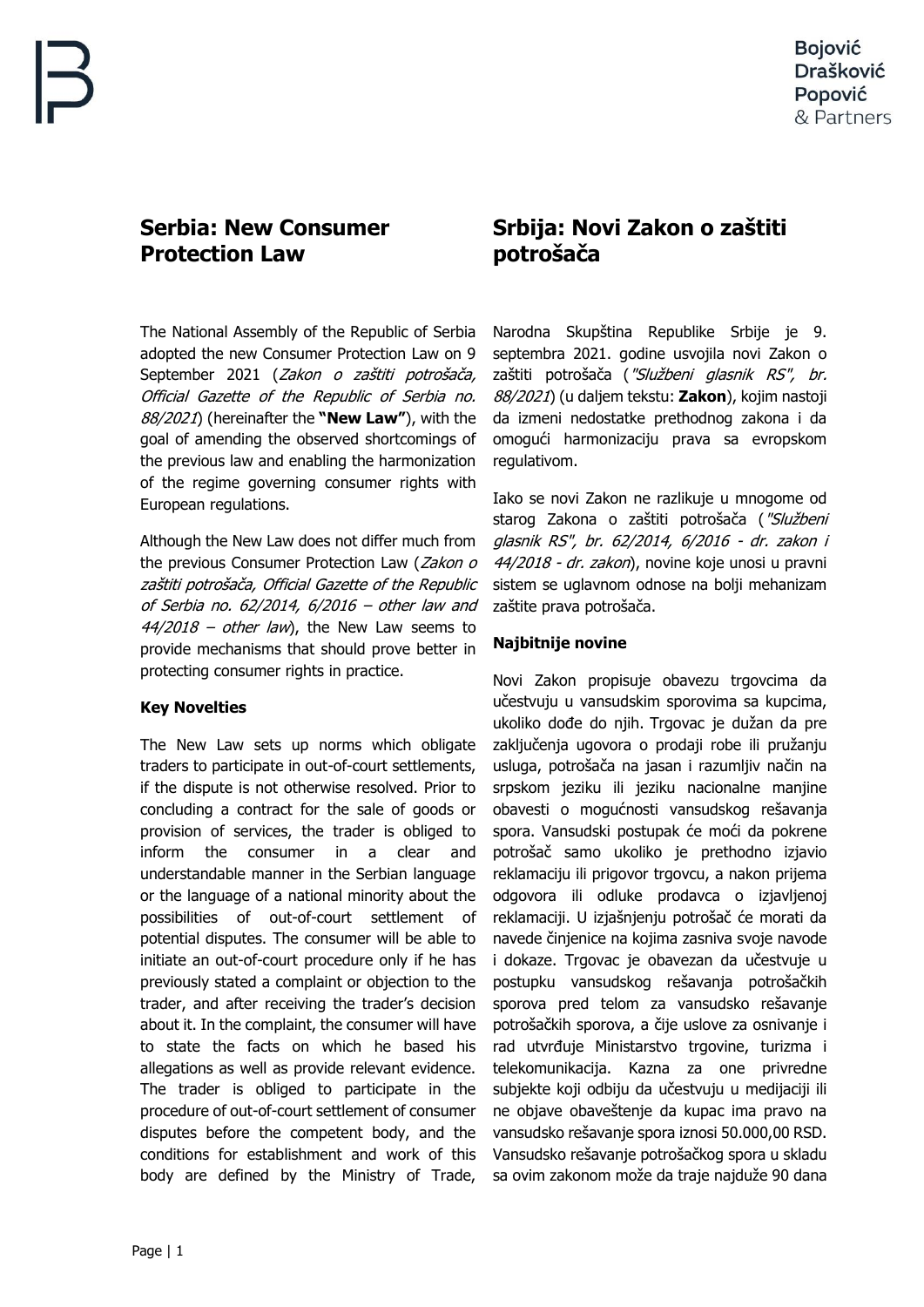Tourism and Telecommunications. The market inspectors are authorized to impose penalties in the amount of RSD 50,000.00 to the trader if the trader refuses to participate in mediation or does not inform the consumer about their right of outof-court settlement of disputes. Out-of-court settlement of a consumer dispute in accordance with the New Law may last for a maximum of 90 days from the day of submission of the proposal, and in exceptional cases, when the subject matter of the dispute is complex, the period of 90 days may be extended by a maximum of another 90 days, of which the competent body will have to inform the consumer and the trader without delay.

The reason for introducing mandatory out-ofcourt dispute resolution is to try to reduce the pressure on the courts in connection with numerous consumer disputes. The New Law will oblige the courts to record every consumer lawsuit and to submit, once a year, data on the number of consumer disputes, and the average duration of consumer disputes to the ministry in charge of justice, on the prescribed form, no later than March 31 of the current year for the previous year.

As another novelty, the New Law introduces restrictions on direct advertising, providing for prohibition of direct advertising by telephone, fax or e-mail, and other resources of distance communication, without the prior consent of the consumer. Anyone who doesn't want to receive calls or messages from the seller, will be able to apply in the "Do not call Register". This register is maintained by the Ministry of Trade, Tourism and Telecommunications, and contains consumer data, such as name and surname, unique identification number of the consumer, telephone number and date of entry in the register which should enable Traders to easily obtain information about people who do not want to receive their advertisement. Traders who do not abide by the data from the "Do not call register", will also risk to pay penalties in the amount of RSD 30,000.00 for entrepreneur and RSD

od dana podnošenja predloga, a u izuzetnim slučajevima, kada je predmet spora složen, rok od 90 dana se može produžiti za najviše još 90 dana, o čemu će telo bez odlaganja morati da obavesti potrošača i trgovca.

Cilj uvođenja obaveze vansudskog rešavanja spora je pokušaj da se smanji pritisak na sudove u vezi sa mnogobrojnim potrošačkim sporovima. Novi Zakon obavezaće i sudove da evidentiraju svaku tužbu potrošača i da jednom godišnje dostavljaju podatke o broju potrošačkih sporova, donetih presuda i prosečnoj dužini trajanja potrošačkih sporova ministarstvu nadležnom za poslove pravosuđa, na propisanom obrascu, najkasnije do 31. marta tekuće godine za prethodnu godinu.

Novine Zakona se odnose i na ograničenja kod direktnog oglašavanja, pa tako Zakon predviđa zabranu direktnog oglašavanja telefonom, faksom ili elektronskom poštom i drugim sredstvima komunikacije na daljinu, bez prethodnog pristanka potrošača. Svako ko ne bude želeo da prima pozive ili poruke moći će da se prijavi popunjavanjem obrasca kod mobilnog operatera ili operatera fiksne telefonije i prijave se u registar "Ne zovi".

Registar se vodi pri regulatornom telu nadležnom za elektronske komunikacije (RATEL), koji sadrži podatke potrošača, kao što su ime i prezime, jedinstveni matični broj potrošača, broj telefona i datum upisa u registar. Trgovci će moći lako da se informišu, s obzirom da je registar javan u delu koji se odnosi na brojeve telefona i datum upisa u registar.

Trgovci koji se ne budu obazirali na podatke iz registra "Ne zovi", rizikovaće plaćanje novčane kazne u iznosu od 30.000,00 RSD za preduzetnike ili 50.000,00 RSD za pravna lica. Trgovci bi mogli biti kažnjivani i prekršajno ukoliko pozivaju potrošače čiji su brojevi uneti u navedeni registar.

Ono što je takođe bitno za potrošače je da prodavac ili pružalac usluge dužan da sačini proračun sa specifikacijom usluge, ukoliko vrednost prelazi 5.000,00 RSD. Pre otpočinjanja